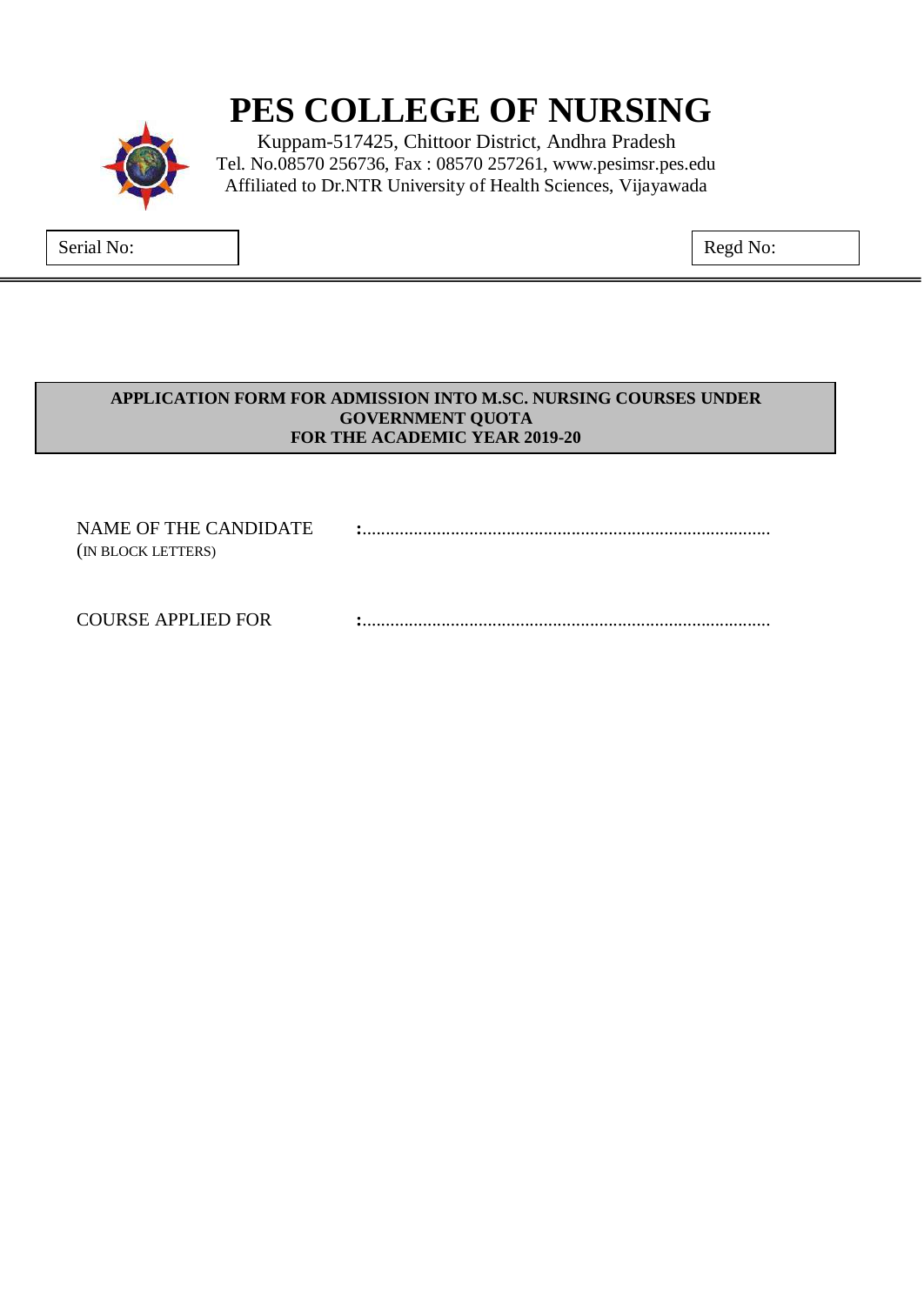## **APPLICATION FORM FOR ADMISSION INTO M.SC. NURSING COURSES – 2019-20**

Note : Please fill in each column in your own handwriting, put tick mark  $(\checkmark)$  wherever necessary and strike off the portion not applicable. Incomplete application forms will be rejected summarily.

| 1. | a) Name of the candidate<br>(IN BLOCK LETTERS)                                                                                                                                                                                                     |                                                            |  |  |  |  |
|----|----------------------------------------------------------------------------------------------------------------------------------------------------------------------------------------------------------------------------------------------------|------------------------------------------------------------|--|--|--|--|
|    | b) Expand the initials                                                                                                                                                                                                                             |                                                            |  |  |  |  |
|    | c) Address with Pin code to<br>which communication to<br>be sent                                                                                                                                                                                   |                                                            |  |  |  |  |
|    | d) Phone No. with STD code:                                                                                                                                                                                                                        | Mobile                                                     |  |  |  |  |
| 2. | a) Father's Name & Occupation                                                                                                                                                                                                                      |                                                            |  |  |  |  |
|    | b) Mother's Name & Occupation                                                                                                                                                                                                                      |                                                            |  |  |  |  |
| 3. | <b>Sex</b>                                                                                                                                                                                                                                         | Female<br>Male                                             |  |  |  |  |
| 4. | Date of birth and age                                                                                                                                                                                                                              |                                                            |  |  |  |  |
| 5. | Place of birth, District and State                                                                                                                                                                                                                 |                                                            |  |  |  |  |
| 6. | a) Nationality and Religion                                                                                                                                                                                                                        |                                                            |  |  |  |  |
|    | b) Community                                                                                                                                                                                                                                       | <b>ST</b><br><b>SC</b><br><b>OBC</b><br><b>OTHERS</b><br>፡ |  |  |  |  |
|    | c) Sub-Caste Name:                                                                                                                                                                                                                                 |                                                            |  |  |  |  |
| 7. | College where qualified                                                                                                                                                                                                                            |                                                            |  |  |  |  |
|    | b) Whether the Nursing college is<br>recognized by INC                                                                                                                                                                                             | Recognized<br>Not Recognized                               |  |  |  |  |
| 8. | Qualifying examination B.Sc. Nursing<br>/ Equivalent passed (Photo copy of<br>Degree Certificate, Statement of Marks<br>of all Examinations & Consolidated<br>of<br>Marks, Equivalence<br>Statement<br>Certificate<br>if<br>applicable<br>be<br>to |                                                            |  |  |  |  |

enclosed.)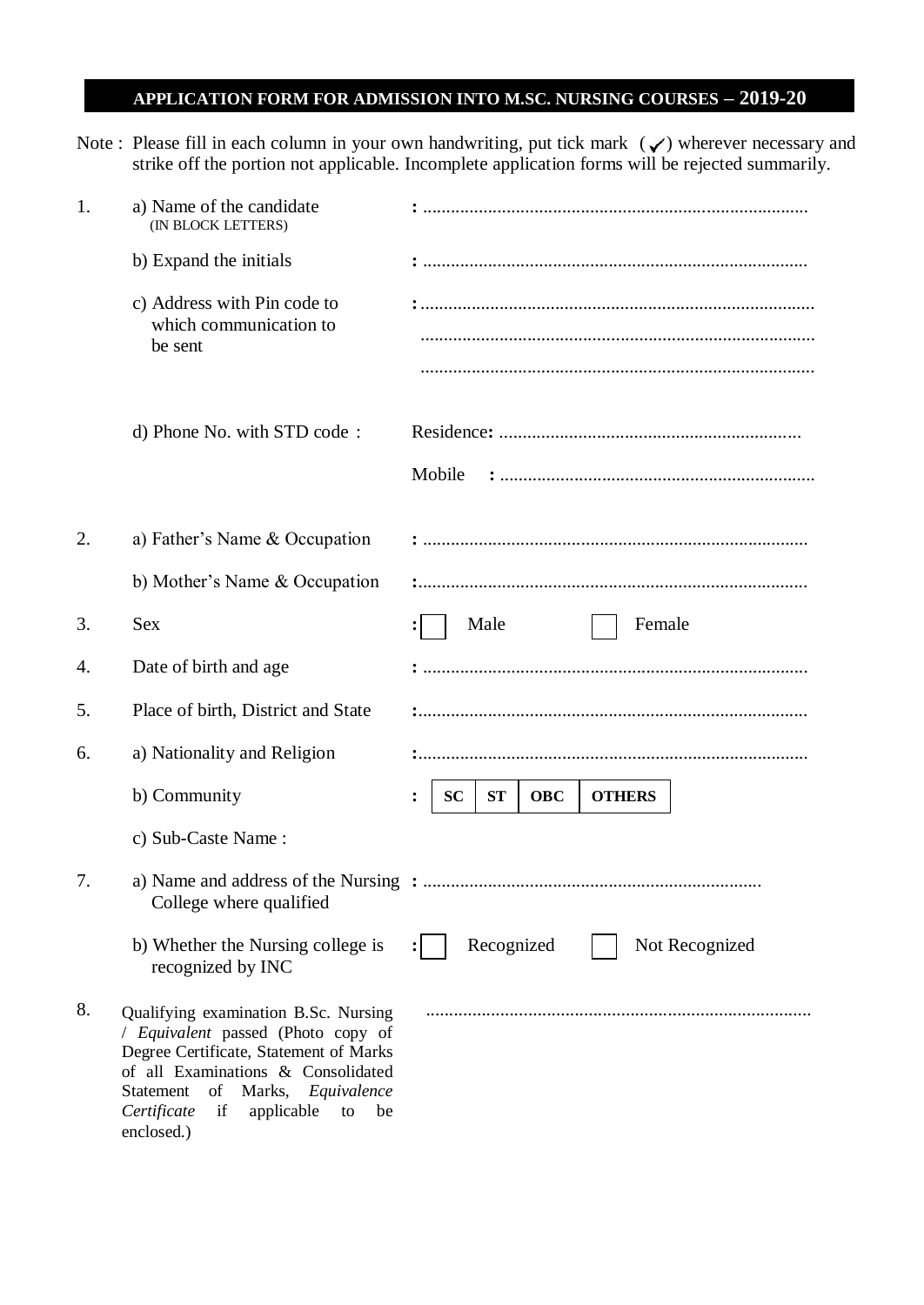| <b>Course</b>        | Subject (s)        | <b>Marks</b><br>secured | <b>Maximum</b><br>marks | Month &<br>Year of<br><b>Passing</b> | No. of<br>attempts |
|----------------------|--------------------|-------------------------|-------------------------|--------------------------------------|--------------------|
| I B.Sc.<br>Nursing   |                    |                         |                         |                                      |                    |
|                      |                    |                         |                         |                                      |                    |
|                      |                    |                         |                         |                                      |                    |
|                      |                    |                         |                         |                                      |                    |
|                      |                    |                         |                         |                                      |                    |
|                      |                    |                         |                         |                                      |                    |
|                      |                    |                         |                         |                                      |                    |
| II B.Sc.<br>Nursing  |                    |                         |                         |                                      |                    |
|                      |                    |                         |                         |                                      |                    |
|                      |                    |                         |                         |                                      |                    |
|                      |                    |                         |                         |                                      |                    |
|                      |                    |                         |                         |                                      |                    |
|                      |                    |                         |                         |                                      |                    |
|                      |                    |                         |                         |                                      |                    |
| III B.Sc.<br>Nursing |                    |                         |                         |                                      |                    |
|                      |                    |                         |                         |                                      |                    |
|                      |                    |                         |                         |                                      |                    |
|                      |                    |                         |                         |                                      |                    |
|                      |                    |                         |                         |                                      |                    |
| IV B.Sc.<br>Nursing  |                    |                         |                         |                                      |                    |
|                      |                    |                         |                         |                                      |                    |
|                      |                    |                         |                         |                                      |                    |
|                      |                    |                         |                         |                                      |                    |
|                      |                    |                         |                         |                                      |                    |
|                      |                    |                         |                         |                                      |                    |
|                      |                    |                         |                         |                                      |                    |
|                      | <b>GRAND TOTAL</b> |                         |                         | Percentage<br>of Marks               |                    |

9. Marks secured in B.Sc. Nursing / Equivalent Degree Course**:**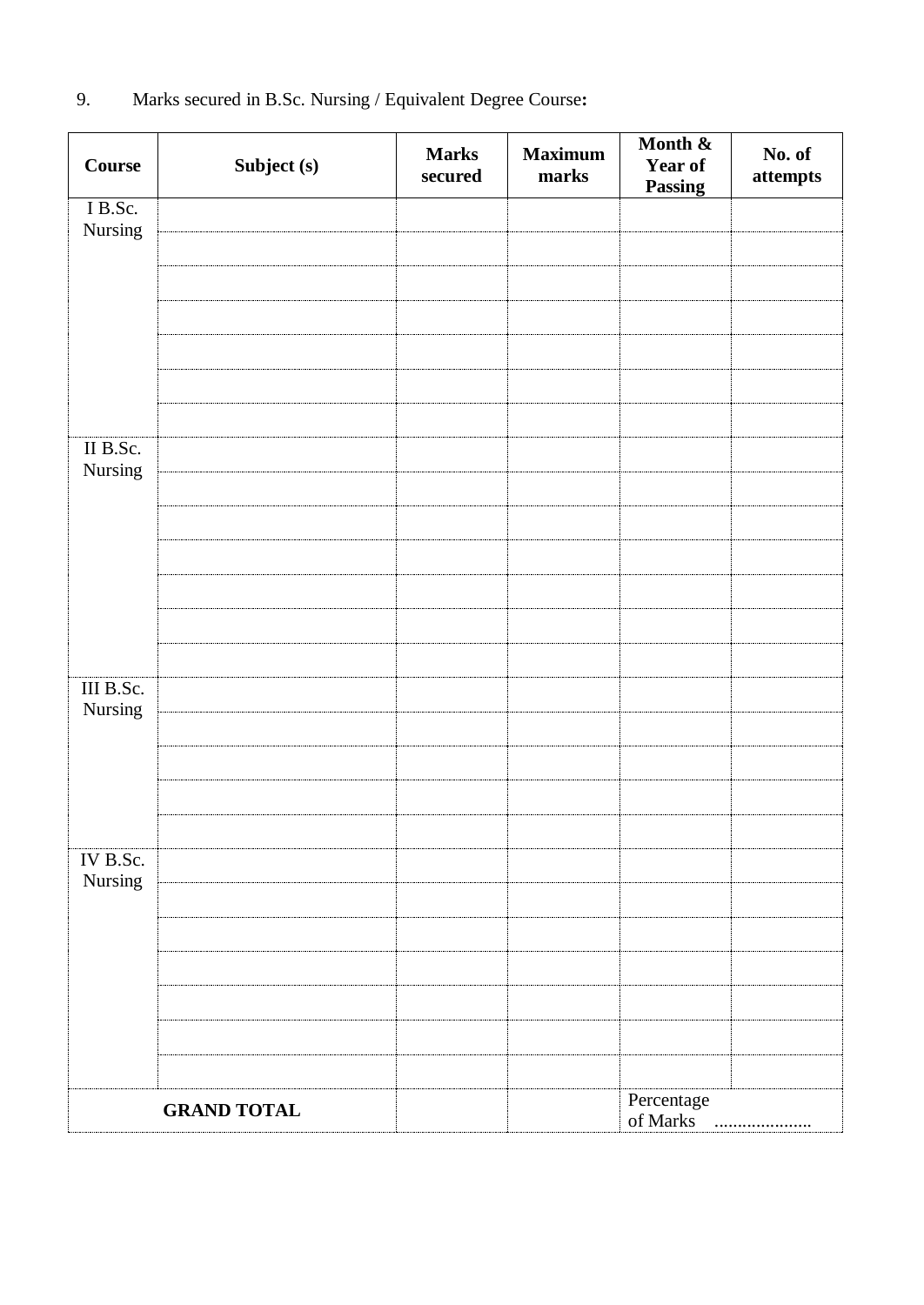| 10. | Registration No., Month and Year                                                                                            |  | :Registration No. |                                                                                                                                                                                                                                |  |  |  |
|-----|-----------------------------------------------------------------------------------------------------------------------------|--|-------------------|--------------------------------------------------------------------------------------------------------------------------------------------------------------------------------------------------------------------------------|--|--|--|
|     | of passing of qualifying Examination Month                                                                                  |  |                   |                                                                                                                                                                                                                                |  |  |  |
|     | (B.Sc. Nursing / Equivalent Degree course) Year                                                                             |  |                   |                                                                                                                                                                                                                                |  |  |  |
| 11. | a) Whether the candidate has passed :<br>all the examinations in the first<br>attempt during B.Sc. Nursing Degree<br>course |  | Yes               | $\rm{No}$                                                                                                                                                                                                                      |  |  |  |
|     | b) If No, how many attempts were made to pass:                                                                              |  |                   |                                                                                                                                                                                                                                |  |  |  |
|     | <b>MBBS</b> Exam                                                                                                            |  | No. of attempts   |                                                                                                                                                                                                                                |  |  |  |
|     | $I - B.Sc.$ Nursing<br>$\mathbf{1}$                                                                                         |  |                   |                                                                                                                                                                                                                                |  |  |  |
|     | $II - B.Sc.$ Nursing<br>2                                                                                                   |  |                   |                                                                                                                                                                                                                                |  |  |  |
|     | 3<br>III - B.Sc. Nursing                                                                                                    |  |                   |                                                                                                                                                                                                                                |  |  |  |
|     | IV - B.Sc. Nursing<br>4                                                                                                     |  |                   |                                                                                                                                                                                                                                |  |  |  |
| 12. | Name of the University which<br>Awarded B.Sc. Nursing Degree                                                                |  |                   |                                                                                                                                                                                                                                |  |  |  |
| 13. | Details of Nursing Council                                                                                                  |  |                   |                                                                                                                                                                                                                                |  |  |  |
|     | <b>Permanent Registration</b>                                                                                               |  |                   |                                                                                                                                                                                                                                |  |  |  |
| 14. | One Year Experience after Registration:                                                                                     |  |                   |                                                                                                                                                                                                                                |  |  |  |
|     | Name of the Employer                                                                                                        |  |                   |                                                                                                                                                                                                                                |  |  |  |
|     | Experience                                                                                                                  |  | $:$ From          | To the contract of the contract of the contract of the contract of the contract of the contract of the contract of the contract of the contract of the contract of the contract of the contract of the contract of the contrac |  |  |  |
|     |                                                                                                                             |  |                   |                                                                                                                                                                                                                                |  |  |  |

# **Declaration by the candidate**

I declare that the information furnished by me herein is true and correct. In case of any information furnished herein is found to be incorrect, I agree to forego my claim for admission.

I agree to forego my claim for admission and I shall be liable to make good financial loss incurred by the institution on this account.

Place :

Date : Signature of the Candidate

**Note:** 1) The hard copy of this application should be submitted in person along with the documents mentioned in list of documents and a demand draft of Rs.1000-00 favouring "Peoples' Educational Society" payable at Kuppam towards the cost of application form.

2) Read contents of the information brochure thoroughly before filling the application.